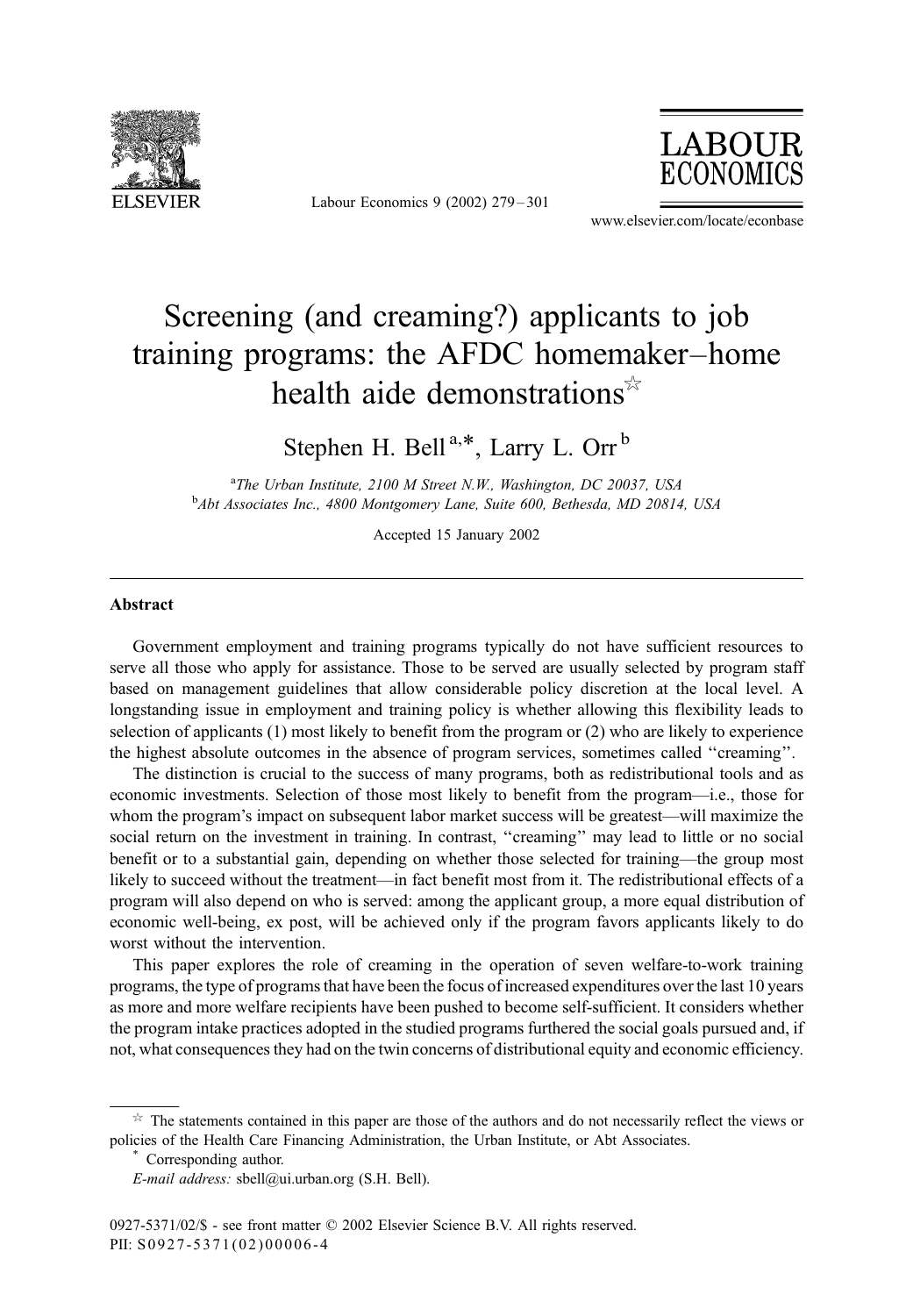The analysis begins by reviewing the history of the creaming issue and its importance in the literature. A unique data set is then examined to discover the factors that influenced admission decisions in seven state-run employment and training programs for welfare recipients and how those decisions played out in terms of the in-training performance and later labor market outcomes of program participants. The principal conclusions are that these programs ''creamed'' the most able applicants on both observable and unobservable characteristics, but that this targeting did not systematically affect the size of program impacts or the return on investment.  $\odot$  2002 Elsevier Science B.V. All rights reserved.

Keywords: Creaming; Welfare recipients; In-training performance; Labor market outcomes

### 1. The ''creaming'' concern and its history in the literature

The potential for ''skimming the cream'' from a pool of program applicants—serving those with greatest potential for success—has long been recognized as a possible concern in the design and operation of employment and training programs for disadvantaged adults. For example, state vocational rehabilitation programs for people with disabilities have faced this incentive for many years.<sup>1</sup> In these programs, reimbursement for services under federal rules depends in part on successful placement and retention of clients in jobs, which provides an obvious opportunity for program managers to do better for themselves by choosing to serve those who least need the help. Creaming took on added saliency in the 1980s when the federal Job Training Partnership Act (JTPA) tied some of the funding for the nation's largest employment and training program for disadvantaged workers to the performance of local programs as measured primarily by job placement rates. By rewarding localities for better short-term client outcomes, performance standards create the incentive, all other things equal, to serve the most able applicants, without regard for how much different groups might benefit from the program.

Heckman et al. (1997) provided the most extensive discussion of the management incentives created by these performance standards and their potential interaction with the preferences of line staff who could favor equity goals—serving the most disadvantaged of the disadvantaged—over program funding incentives. Other researchers have found empirical evidence that JTPA picked the most able applicants although ''reverse creaming''—choosing to serve the least able—has also been documented in at least one  $location<sup>2</sup>$ 

In an era of increasingly constrained resources for government social programs, it is even more important today to know whether and how program services are targeted in relation to social goals, whether those goals consist of maximizing program impacts,

<sup>&</sup>lt;sup>1</sup> See Rupp et al. (1996). <sup>2</sup> Anderson et al. (1993) found evidence of creaming for JTPA programs in the state of Tennessee. Heinrich (1995) obtained similar results in Chicago. In contrast, Heckman et al. (1996) found that JTPA staff in Corpus Christi, Texas, favored the least employable applicants in their intake decisions, despite the funding incentive to get quick placements.